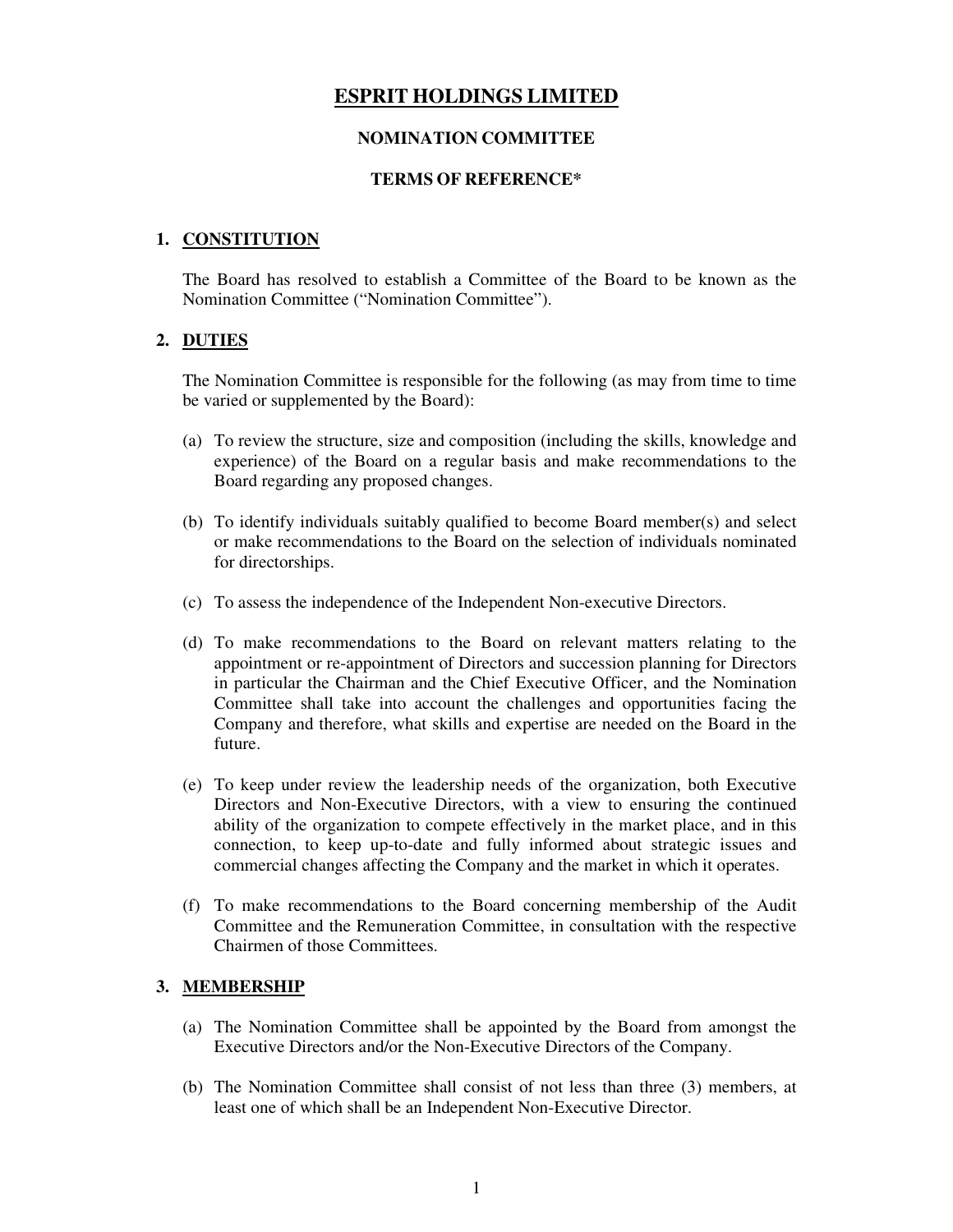- (c) Appointments to the Nomination Committee shall be co-terminus with the directorship of the relevant members (whether by retirement, rotation or otherwise).
- (d) The Board shall appoint the Nomination Committee Chairman. In the absence of the Chairman and/or his appointed deputy, the remaining members present shall elect one of themselves to chair the meeting.

# **4. SUPPORT FROM THE COMPANY**

The Nomination Committee is authorised by the Board to utilize all such resources as are required for it to discharge its duties and to have access to professional advice if considered necessary.

# **5. MEETING**

#### **(a) Notice**

- (i) Meetings of the Nomination Committee shall be summoned by the chairman or the Company Secretary or a person designated by the Company Secretary at the request of any of its members.
- (ii) Unless otherwise agreed, notice of each meeting confirming the venue, time and date, together with an agenda of items to be discussed, shall be forwarded to each member of the Nomination Committee, and any person required to attend, at least 3 days before the date of the meeting. Supporting papers shall be sent to Nomination Committee members and to other attendees as appropriate, at the same time.
- (iii) Only members of the Nomination Committee have the right to attend Nomination Committee meetings. However, other individuals such as the Chairman, the Chief Executive Officer, the Head of Human Resources and external advisers, may be invited to attend for all or part of any meeting, as and when appropriate.
- (iv) If the Chairman or the Chief Executive Officer acts as chairman of the Nomination Committee, he shall not chair the Nomination Committee when it is dealing with the matter of succession to the chairmanship or the position of Chief Executive Officer.

# **(b) Quorum**

The quorum necessary for the transaction of the business of the Nomination Committee shall be two, at least one of which must be a Non-Executive Director. A duly convened meeting of the Nomination Committee at which a quorum is present shall be competent to exercise all or any of the authorities, powers and discretions vested in or exercisable by the Nomination Committee.

#### **(c) Participation**

Members may participate in any meeting of the Nomination Committee by means of a conference telephone or other communication equipment through which all